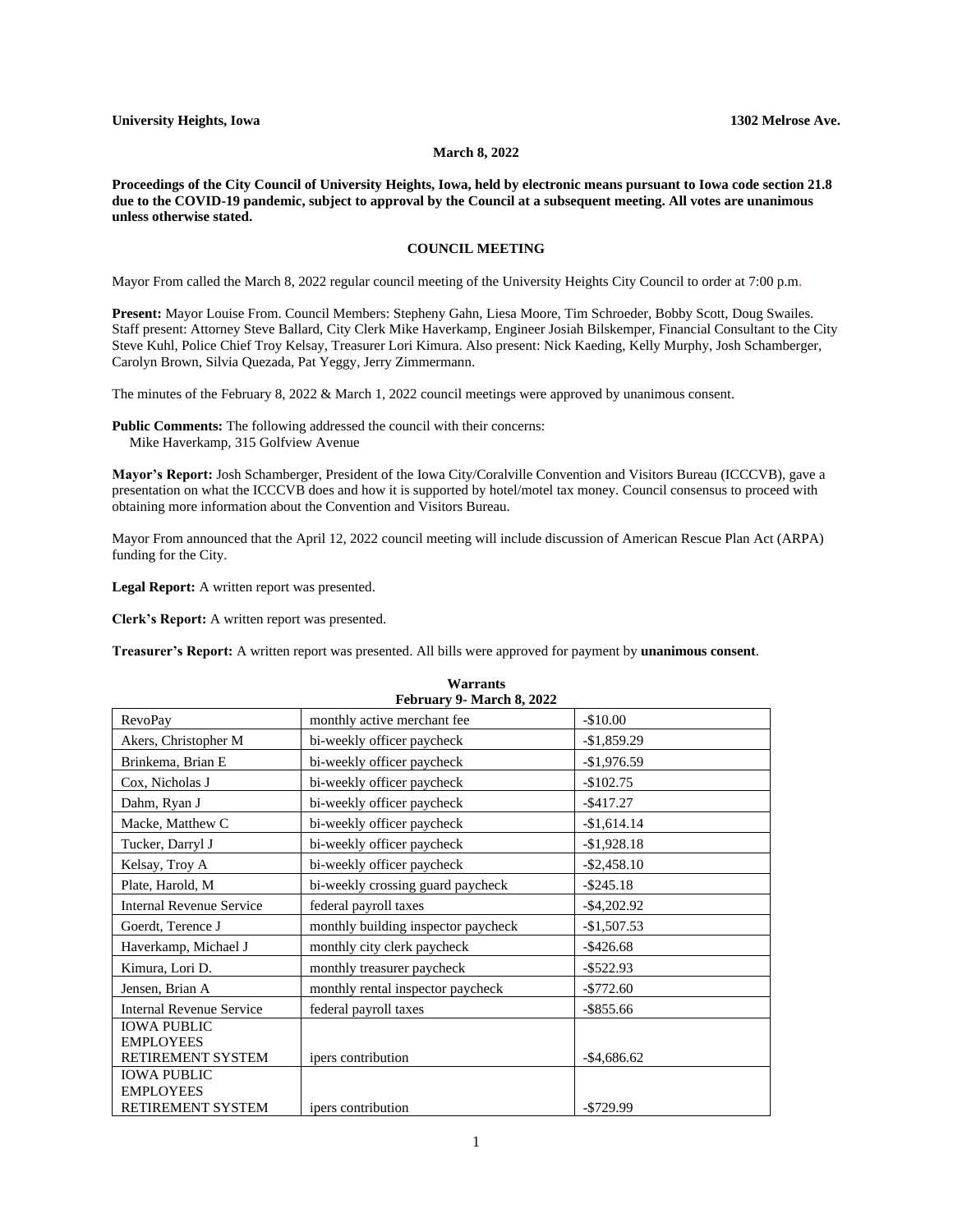| Wellmark BC/BS                                    | March insurance payment                               | $-$ \$5,503.69 |
|---------------------------------------------------|-------------------------------------------------------|----------------|
| Paul J. Moore, Melrose                            |                                                       |                |
| Avenue Building                                   | garage rent automatic payment                         | $-$ \$50.00    |
| Mediacom                                          | online service 2/21/22-3/20/22                        | $-$ \$399.95   |
| Akers, Christopher M                              | bi-weekly officer paycheck                            | $-$1,870.27$   |
| Brinkema, Brian E                                 | bi-weekly officer paycheck                            | $-$1,775.39$   |
| Cox. Nicholas J                                   | bi-weekly officer paycheck                            | $-$118.53$     |
| Dahm, Ryan J                                      | bi-weekly officer paycheck                            | $-$ \$328.35   |
| Mayberry, Brian R                                 | bi-weekly officer paycheck                            | $-$ \$221.24   |
| Tucker, Darryl J                                  | bi-weekly officer paycheck                            | $-$1,928.17$   |
| Kelsay, Troy A                                    | bi-weekly officer paycheck                            | $-$ \$2,458.11 |
| Macke, Matthew C                                  | bi-weekly officer paycheck                            | $-$1,614.13$   |
| Plate, Harold, M                                  | bi-weekly crossing guard paycheck                     | $-$ \$240.18   |
| <b>Internal Revenue Service</b>                   | federal payroll taxes                                 | $-$ \$4,148.34 |
| <b>OUP South Condo Assoc</b>                      | monthly association dues                              | $-$ \$433.58   |
| AT&T Mobility                                     | wireless service for police cars 1/20/22-<br>2/19/22  | $-$ \$288.89   |
| CenturyLink                                       | telephone service for February & March                | $-$ \$205.33   |
| City of Iowa City                                 | bus, fuel, animal services, billing sevice            | $-$ \$4,366.56 |
| Iowa Association of<br><b>Municipal Utilities</b> | Water Dues & Research Assessment for<br>2022-23       | $-$725.00$     |
| <b>SEATS</b>                                      | January service                                       | $-$150.00$     |
| Johnson County Refuse, Inc.                       | February garbage & recycling services                 | $-$ \$6,808.00 |
| Leff Law Firm, L.L.P.                             | February legal services                               | $-$ \$6,060.00 |
| <b>Quality Care</b>                               | leaf vacuuming                                        | $-$12,100.00$  |
| Shive Hattery                                     | engineering services 1/1/2022-2/25/2022               | -\$13,995.30   |
| US Cellular                                       | wireless data/internet service for car<br>computer    | $-$ \$83.90    |
| <b>VISA</b>                                       | microsoft 365                                         | $-$105.99$     |
| <b>VISA</b>                                       | carwash, gsuite, grasshopper, microsoft 365,<br>meeti | $-$ \$527.13   |
| <b>VIEVU</b>                                      | camera storage data migration                         | $-$1,574.33$   |
| Iowa City Press-Citizen                           | January & February legal publications                 | $-$ \$338.13   |
| General Fund - \$72,607.70                        | Employee Benefits Fund - \$20,127.22                  |                |
| Total Receipts -                                  | Total Warrants - \$92,734.92                          |                |

**Community Protection:** A written report was presented by Chief Kelsay.

**Streets and Sidewalks:** Engineer Bilskemper presented a written report. He also spoke regarding priorities from the FY23 Streets and Sidewalks Budget.

**Building, Zoning, Sanitation:** No Report.

**Finance:** No Report.

**eGovernment:** Councilor Moore presented a written report.

## **Announcements:**

Public Hearing on the Fiscal Year 2023 Budget - March 22, 7:00 p.m. Leaf Vacuuming - April 11, 7:30 a.m. Cleanup Day - April 23, 9-noon Citywide Garage Sale - June 4, 8-noon Bike Breakfast, co-sponsored with Geoff's Bike & Ski - May 18, 7-9 a.m. When available, details will be posted on the City website.

The meeting was adjourned **by unanimous consent at 8:34 p.m.**